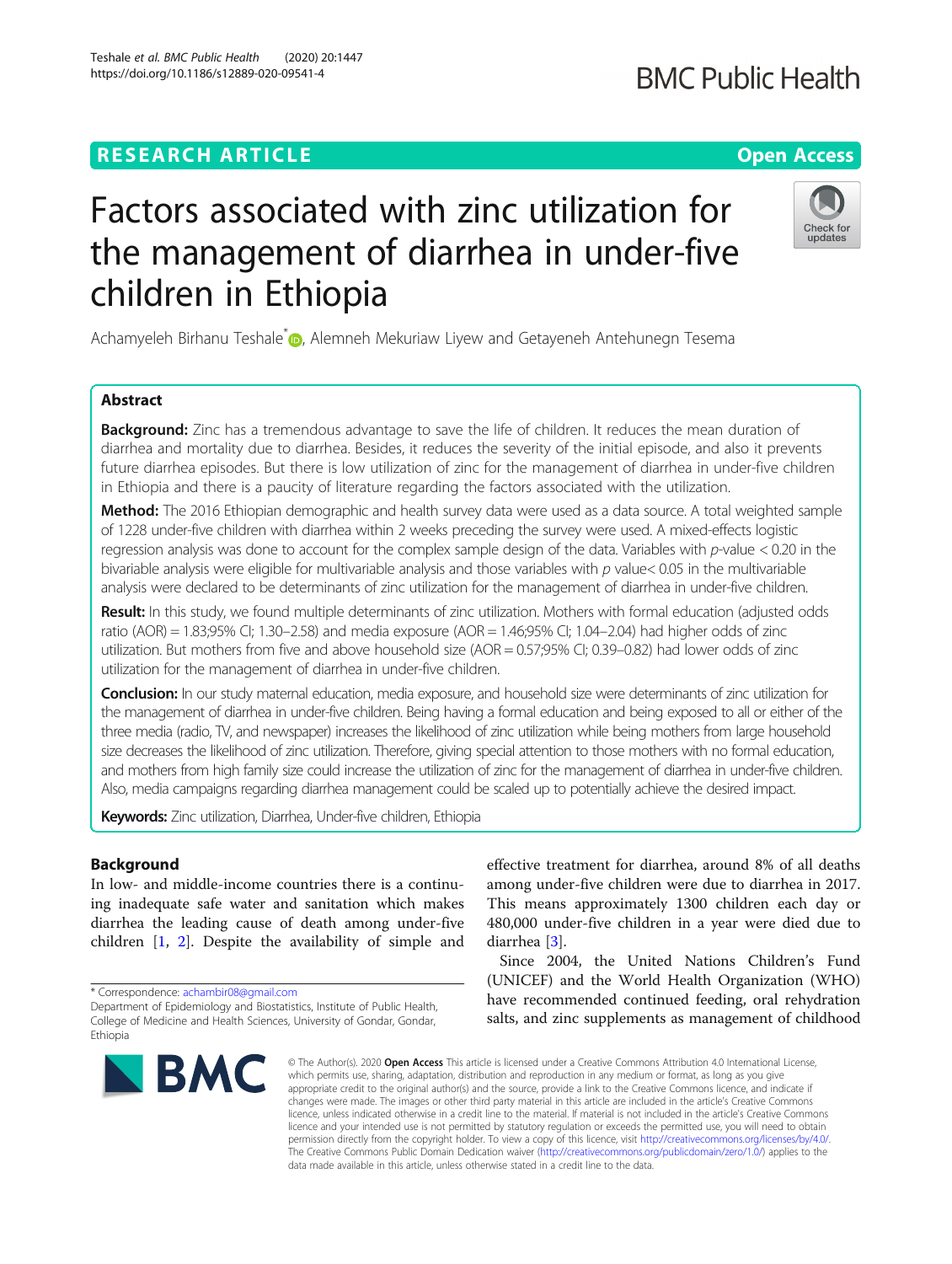diarrhea [\[4\]](#page-6-0). Starting from this time zinc is used for the management of diarrhea with tremendous advantage to save the life of children. It reduces the mean duration of diarrhea by 19.7%, mortality due to diarrhea by 23%, and reduces the severity of the initial episode and subsequent diarrhea episodes in the 2–3 months following supplementation  $[5-7]$  $[5-7]$  $[5-7]$ . In addition, zinc is a trace element essential for a healthy immune system and its deficiency can make a person more susceptible to illness and disease [\[8,](#page-6-0) [9](#page-6-0)]. Since zinc is not stored in the body, the level of zinc is associated with dietary intake, absorption, and losses. That is zinc deficiency states may exist in children with acute diarrhea as a result of intestinal loss [[10](#page-6-0), [11\]](#page-6-0). Using zinc for the treatment of acute diarrhea helps to strengthen the immune function and intestinal structure, as well as the epithelial recovery process [[12\]](#page-6-0).

In addition to its effect on diarrhea, zinc supplementation had a paramount advantage to reduce respiratory illnesses (pneumonia and acute lower respiratory tract infections) and malaria among children [\[13](#page-6-0)–[16\]](#page-6-0). For example, zinc deficiency is associated with approximately 800,000 excess deaths of under-five children throughout the world, of these 176, 000, 406, 000, and 207,000 deaths were attributable to diarrhea, pneumonia, and malaria respectively [\[17](#page-6-0)].

In Africa, the prevalence of good diarrhea management (using oral rehydration therapy, zinc, continued feeding with increased frequency) is low which ranges from 17% in Cote d'Ivoire to 38% in Niger [\[18\]](#page-6-0). Other studies in Nepal and Kenya revealed that only 15 and 18% of caregivers/mothers give zinc for the management of diarrhea for their sick child respectively [[19,](#page-6-0) [20](#page-6-0)]. In Ethiopia, 46 and 33% of under-five children with diarrhea received oral rehydration therapy and zinc respectively and only 17% received a combination of these [\[21](#page-6-0)].

Pieces of literatures indicated that mass media exposure, maternal education, distance from the health facility, and maternal occupation are some of the factors that are associated with zinc utilization for the management of diarrhea among under-five children [\[20](#page-6-0), [22](#page-6-0)–[27\]](#page-6-0).

Even though zinc has paramount advantages, as shown above, the utilization of zinc for the management of diarrhea in under-five children in Ethiopia is very low [[21\]](#page-6-0). There is a paucity of literature regarding factors associated with this low zinc utilization for the management of diarrhea in Africa. Up to our knowledge, there was no study done regarding the factors associated with zinc utilization for the management of diarrhea in Ethiopia. Therefore, this study was aimed to assess the factors associated with zinc utilization for the management of diarrhea in under-five children in Ethiopia. The findings of this study could give insights for policymakers, health professionals, and the community in general for appropriate management of such fearful

childhood illness, which is particularly common in countries with poor clinical settings like Ethiopia.

#### Method

#### Study design and setting

A population-based cross-sectional study was conducted in Ethiopia, which is one of the most populous African country next to Nigeria. Ethiopia is administratively classified into nine regions and two city administrations. These regions are further classified into zones, woredas, and kebeles hierarchically. Ethiopia covers  $1,104,300$  km<sup>2</sup> with a population of around 114 million. Most (79%) of the population of Ethiopia are rural dwellers and the total fertility rate is 4.3 live births per reproductive-age women.

#### Data source

The 2016 EDHS, the fourth survey conducted between January 18, 2016, to June 27, 2016, was used for this study after getting approval from the Measure DHS program through a legal request using the website [https://](https://dhsprogram.com/) [dhsprogram.com.](https://dhsprogram.com/)

#### Study population and sampling procedures

The 2016 EDHS sample was selected in two stages. In the first stage, 202 clusters in urban areas and 443 clusters in rural areas were selected by using 84,915 enumeration areas from the 2007 population housing census as a sampling frame. In the second stage, a total of 28 households were selected after the household listing was carried out per each cluster. For this study, from the births data set, 10,641 total deliveries within 5 years preceding the survey were used as a target population. Several exclusion criteria were used to reach the final sample for this study. Then, a total weighted sample of 1228 living children with diarrhea within 2 weeks preceding the survey were included in the final analysis (Fig. [1](#page-2-0)).

#### Study variables

The outcome variable for this study was the utilization of zinc for the management of diarrhea which was a binary outcome variable coded as "0" for No, and "1" for Yes. The independent variables included were media exposure, maternal education, maternal age, maternal occupation, marital status, religion, wealth status, health insurance coverage, parity, household size, sex of the household head, wanted the last child, perception of distance from the health facility, residence, and region. For this study, media exposure was created from three variables; frequency of watching TV, reading a newspaper, and listening radio and coded as yes if an individual was exposed to all or either of the three and no if an individual was not exposed to at least one of these. In addition,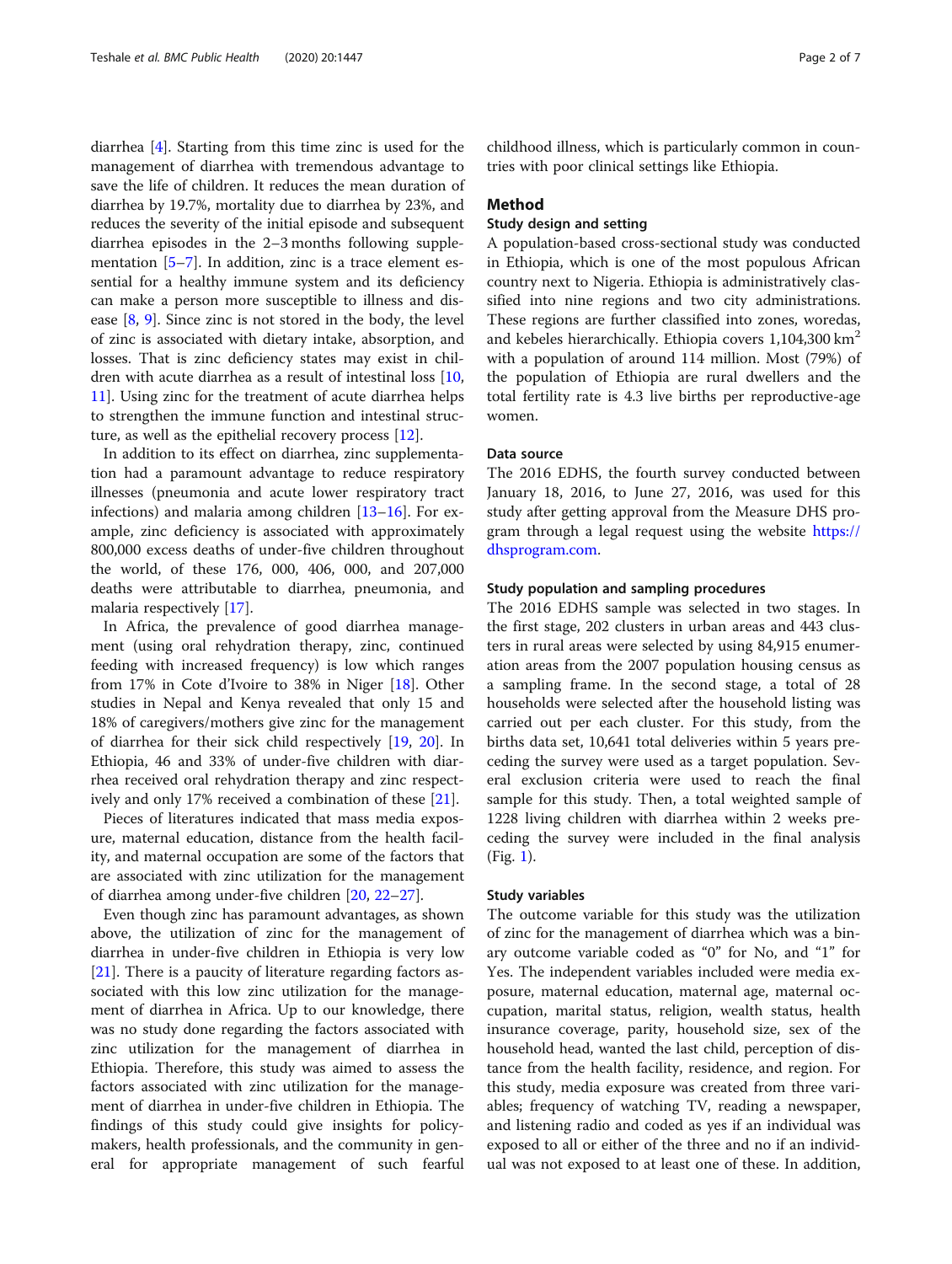<span id="page-2-0"></span>

region was recoded into three categories as; small peripheral regions (Afar, Somali, Benishangul, and Gambela), large central regions (Tigray, Amhara, Oromia, and Sothern Nations Nationalities and Peoples Region), and metropolitans (Harari, Dire Dawa, and Addis Ababa), based on their geopolitical features similar to another study [\[28\]](#page-6-0).

#### Data processing and analysis

We extracted the data from EDHS 2016 and further coding and analysis were done using Stata version 14. Sampling weight was done to adjust disproportionate sampling and non-response, as well as to restore the representativeness of the sample. Descriptive statistics were done using frequency and percentage distributions. We used the mixed-effects logistic regression model approach under the generalized linear mixed model (GLMM) framework to account for the complex sample survey design. Besides, the intraclass correlation coefficient (ICC) was calculated to show whether there was a difference in zinc utilization between clusters, and model

comparison was done using deviance. Both bivariable and multivariable mixed effect logistics regression model was fitted and variables with  $p < 0.2$  in the bivariable analysis were eligible for multivariable analysis. In the multivariable analysis variables with  $p < 0.05$  were declared to be significant factors associated with zinc utilization. Variance inflation factor (VIF) was used to test if independent variables were correlated (multicollinearity).

#### Results

#### Sociodemographic characteristics

The total weighted sample size used for our analysis was 1228 under-five children who had diarrhea within 2 weeks preceding the survey. The median age of the study participants was 28 ( $IQR = 24-33$ ) years with the majority (29.41%) in the age group 25 to 29. A majority (62.46%) of mothers had no formal education and 94.27% were got married. Regarding media exposure, 65.27% of mothers had not exposed to either of the three media (radio, TV, and newspaper). More than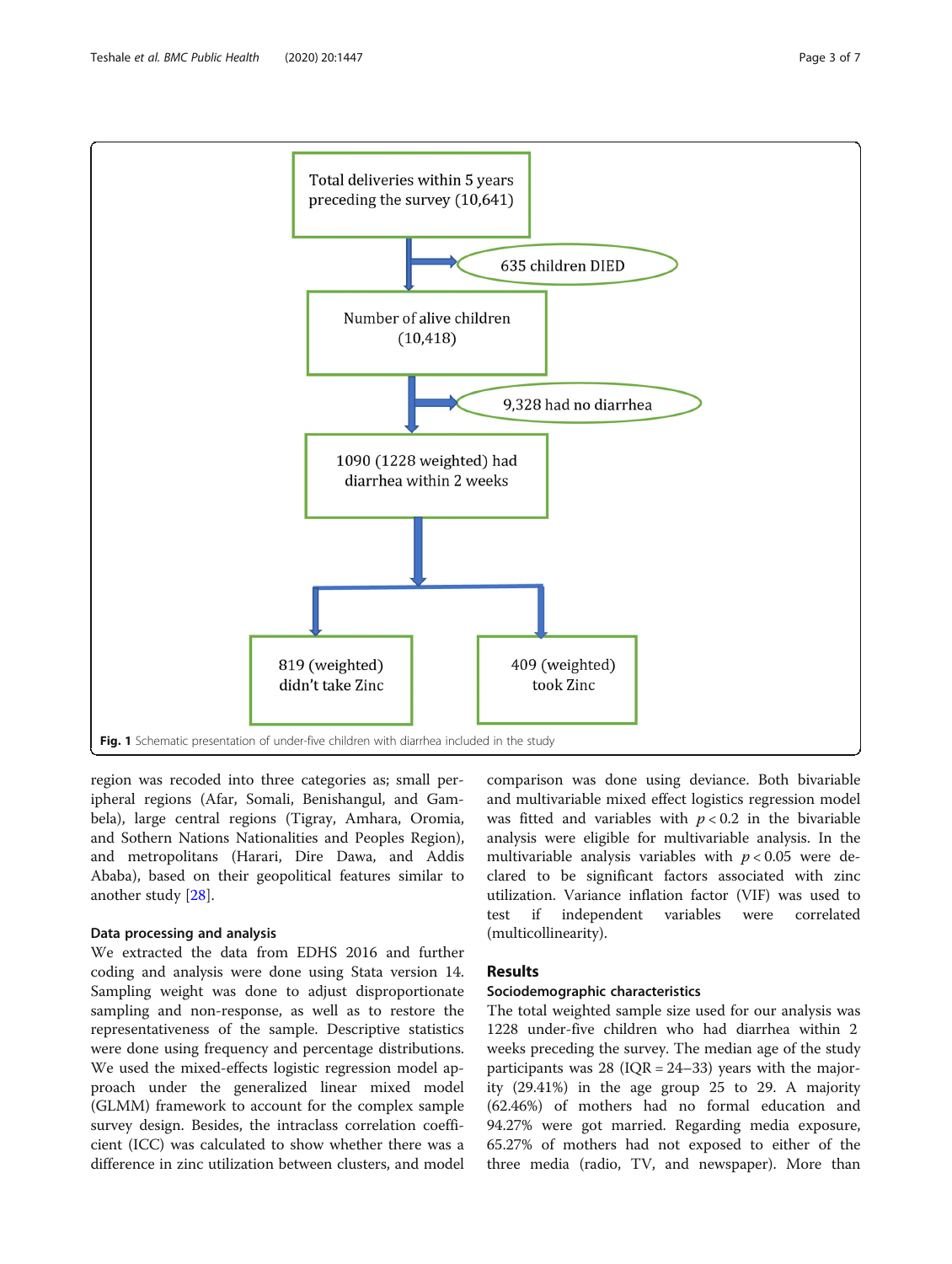two-thirds of study participants were from households with five and above household size and 88.43% of the respondents were from male-headed households. Looking at residence, 89.73% of the study participants were rural dwellers (Table [1](#page-4-0)).

#### Random effect and model comparison

We used the intraclass correlation coefficient (ICC) to assess the random or clustering effect and deviance, others as supportive, for model comparison. The ICC in the null model was 0.185, indicating that about 18.5% of the total variation in zinc utilization was attributable to unmeasured or unmeasurable factors (random effects) and this variation was significant. Regarding model comparison, the final model (a model with lower deviance) was the best-fitted model (Table [2](#page-4-0)).

#### Factors associated with zinc utilization

In the bivariable analysis variables like religion, marital status, maternal occupation, wealth status, sex of the household head, and wanted the last child had  $p$ value ≥0.20 and they were not eligible for multivariable analysis. In the multivariable analysis, maternal education, media exposure, and household size were found to be significant determinants of zinc utilization for diarrhea management in under-five children at p-value < 0.05. The odds of zinc utilization during diarrheal illness was 1.83 (adjusted odds ratio (AOR) = 1.83;95% CI; 1.30–2.58) times higher among mothers who had formal education as compared to mothers with no formal education. Mothers who were exposed to either of the three media (radio, TV, or newspaper) had 1.46 (AOR = 1.46;95% CI; 1.04–2.04) times higher odds of zinc utilization for diarrhea management as compared to those mothers who were not exposed to at least one of these media. Moreover, the odds of zinc utilization among mothers from the household size of five and above were decreased by 43% (AOR = 0.57;95% CI; 0.39–0.82) as compared to mothers from a household size of below five (Table [3](#page-5-0)).

#### **Discussion**

Although zinc is included as the management option of diarrhea among under-five children, in Ethiopia a small proportion of women with under-five children used zinc for the management of diarrhea. In this study, we assessed the factors associated with zinc utilization for the management of diarrhea in under-five children using a mixed-effects logistic regression model. We found maternal education, media exposure, and household size as determinants of zinc utilization during diarrheal illness in under-five children.

The odds of zinc utilization during diarrheal illness in under-five children were higher among children whose mothers had formal education as compared to their counterparts. This is in line with a study done in North-Western Nigeria on the use of zinc in under-five children with diarrhea [\[25](#page-6-0)]. This might be due to educated mothers might have awareness regarding their child's health and they might be active to take their sick child to the nearest health facility. This, in turn, might create an opportunity for mothers to get advice from health professionals and give the recommended or the prescribed medication including zinc for their sick child.

Consistent with studies done in Bangladesh [\[24](#page-6-0)], Nepal [\[20](#page-6-0)], India [[27](#page-6-0)], and Ghana [[23\]](#page-6-0), in this study the likelihood of using zinc for the management of diarrhea in under-five children was higher among mothers who had media exposure as compared to mothers with no media exposure. This might be because of advertising through both television and radio regarding zinc syrup or tablets are the quickest media channels in terms of creating or disseminating information on the benefits of zinc in the country. Also, even though in Ethiopia reading newspapers is not common, reading newspapers and posted materials around the pharmacy might have a great advantage for understanding zinc as an important component for the management of diarrhea in under-five children. These all can result in a great opportunity for creating awareness for caregivers/mothers to give this very important micronutrient for her sick child.

Moreover, mothers with higher household members (five or above) had lower odds of giving zinc to their child with diarrhea as compared to mothers from less than five household members. This might be because mothers with larger household sizes might be busy by many routine activities and they are unable to give appropriate care for her sick child. In addition, mothers from large household sizes might have parenting stress which might affect appropriate child feeding practices and health-seeking behavior to get treatment if their child becomes sick.

The clinical and public health implication of this study is to enhance zinc utilization for the management of diarrhea in under-five children by identifying the factors attributed to the low utilization. Therefore, considering and taking special attention of factors that favor the low utilization of zinc for the management of diarrhea among under-five children such has mothers having no formal education, mothers have no exposure to media, and mothers from large household size could increase zinc utilization.

This study had both strengths and limitations. The strength of this study is just it is based on nationally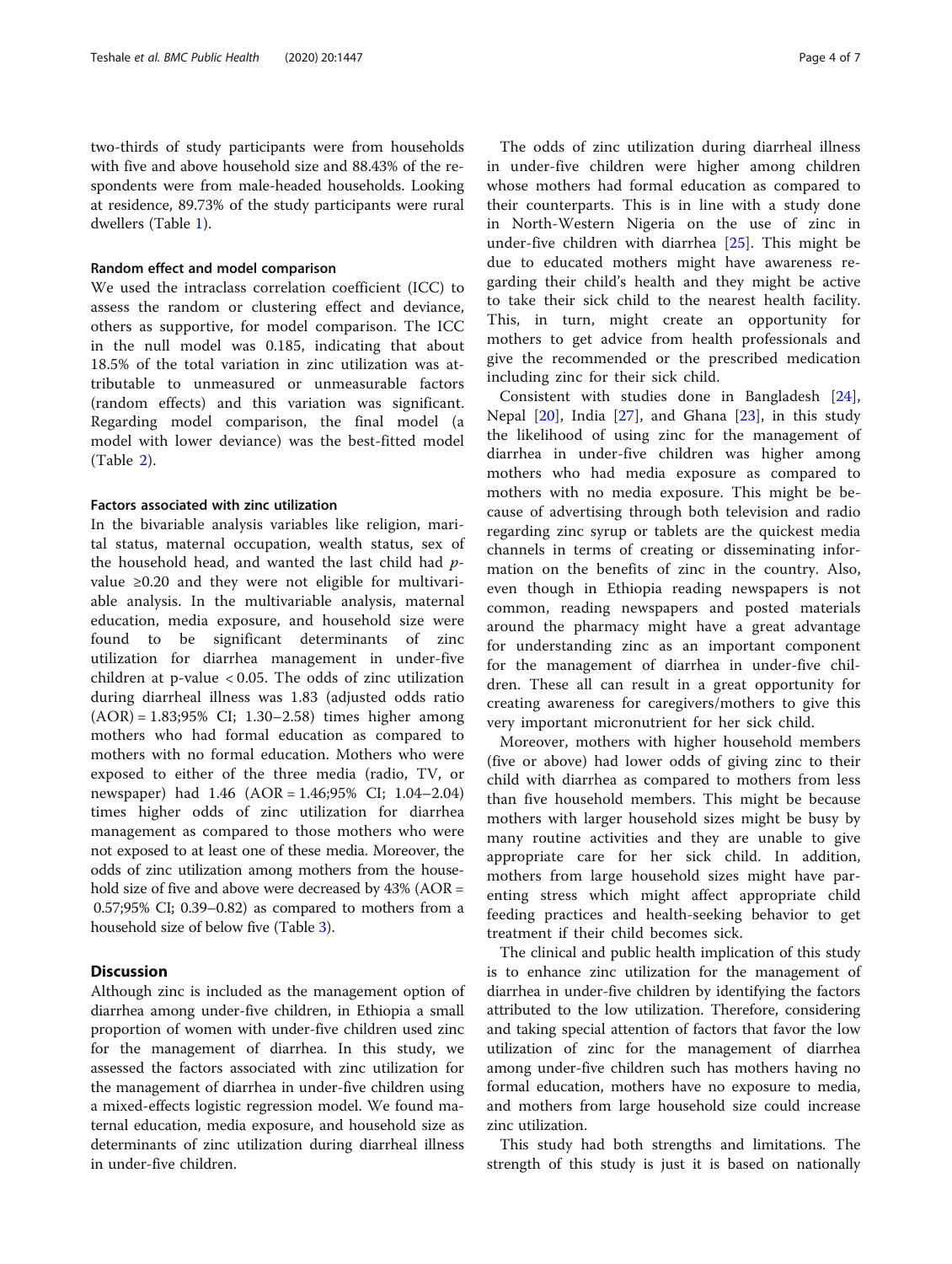| <b>Variables</b>          | bocioacinographic characteristics or staay participants<br><b>Weighted frequency</b> | percentage |
|---------------------------|--------------------------------------------------------------------------------------|------------|
| Maternal age              |                                                                                      |            |
| $15 - 19$                 | 43                                                                                   | 3.53       |
| $20 - 24$                 | 263                                                                                  | 21.44      |
| $25 - 29$                 | 361                                                                                  | 29.41      |
| $30 - 34$                 | 311                                                                                  | 25.29      |
| $35 - 39$                 | 164                                                                                  | 13.36      |
| $40 - 44$                 | 68                                                                                   | 5.51       |
| $45 - 49$                 | 18                                                                                   | 1.45       |
| Maternal education        |                                                                                      |            |
| Have no formal education  | 767                                                                                  | 62.46      |
| Have formal education     | 461                                                                                  | 37.54      |
| Marital status            |                                                                                      |            |
| Unmarried                 | 71                                                                                   | 5.73       |
| Married                   | 1157                                                                                 | 94.27      |
|                           |                                                                                      |            |
| Religion<br>Orthodox      |                                                                                      |            |
|                           | 451                                                                                  | 36.71      |
| Protestant                | 314                                                                                  | 25.57      |
| Muslim                    | 429                                                                                  | 34.95      |
| Others <sup>a</sup>       | 34                                                                                   | 2.77       |
| Maternal occupation       |                                                                                      |            |
| Not working               | 649                                                                                  | 52.82      |
| Working                   | 579                                                                                  | 47.18      |
| Wealth status             |                                                                                      |            |
| Poor                      | 538                                                                                  | 43.81      |
| Middle                    | 268                                                                                  | 21.79      |
| Rich                      | 422                                                                                  | 34.40      |
| Media exposure            |                                                                                      |            |
| No                        | 801                                                                                  | 65.27      |
| Yes                       | 427                                                                                  | 34.73      |
| Health insurance coverage |                                                                                      |            |
| No                        | 1187                                                                                 | 96.68      |
| Yes                       | 41                                                                                   | 3.32       |
| Parity                    |                                                                                      |            |
| Primiparous               | 227                                                                                  | 18.48      |
| Multiparous               | 537                                                                                  | 43.71      |
| Grand multiparous         | 464                                                                                  | 37.81      |
| Wanted the last child     |                                                                                      |            |
| No                        | 370                                                                                  | 30.11      |
| Yes                       | 858                                                                                  | 69.89      |
| Household size            |                                                                                      |            |
| < 5                       | 382                                                                                  | 31.13      |
| $\geq$ 5                  | 846                                                                                  | 68.87      |
| Sex of household head     |                                                                                      |            |
| Male                      | 1086                                                                                 | 88.43      |

<span id="page-4-0"></span>Table 1 Sociodemographic characteristics of study participants Table 1 Sociodemographic characteristics of study participants (Continued)

| <b>Variables</b>                  | <b>Weighted frequency</b> | percentage |  |
|-----------------------------------|---------------------------|------------|--|
| Female                            | 142                       | 11.57      |  |
| Distance from the health facility |                           |            |  |
| Not a big problem                 | 512                       | 41.72      |  |
| Big problem                       | 716                       | 58.28      |  |
| Residence                         |                           |            |  |
| Urban                             | 126                       | 10.27      |  |
| Rural                             | 1102                      | 89.73      |  |
| Region                            |                           |            |  |
| Large central                     | 1147                      | 93.47      |  |
| Small peripheral                  | 55                        | 4.45       |  |
| Metropolitan                      | 26                        | 2.08       |  |

<sup>a</sup> catholic, traditional, and other

representative data with appropriate analysis techniques. This study is also the first to assess the determinants of zinc utilization in under-five children during diarrheal illness in Ethiopia. Since there was a paucity of literatures/studies done before, we have got difficulty in discussing our findings by comparing it with other studies. Also, mothers/caregivers were asked to remember "whether she gave zinc while her child got diarrhea" there may be a lapse of memory or recall bias. Moreover, due to the cross-sectional nature of the data clear temporality (cause and effect relationship) was not established between the dependent and independent variables.

#### Conclusion

We found multiple determinants of zinc utilization for the management of diarrhea in under-five children. These factors are; maternal education, media exposure, and household size. Being having a formal education and media exposure increases the odds of zinc utilization and being mothers from larger household sizes decreases the odds of zinc utilization for the management of diarrhea in under-five children. Therefore, media campaigns regarding diarrhea management

| Table 2 Random effect and model comparison for factors |  |
|--------------------------------------------------------|--|
| associated with zinc utilization                       |  |

| Parameter | Null model       | <b>Final model</b> |
|-----------|------------------|--------------------|
| ICC (%)   | 18.5 (10.4-30.7) | $12.9(5.7-26.4)$   |
| AIC       | 1422.076         | 1381.848           |
| П         | $-709.038$       | $-672.924$         |
| Deviance  | 1418.076         | 1345.848           |

AIC Akaike Information criteria, LL Loglikelihood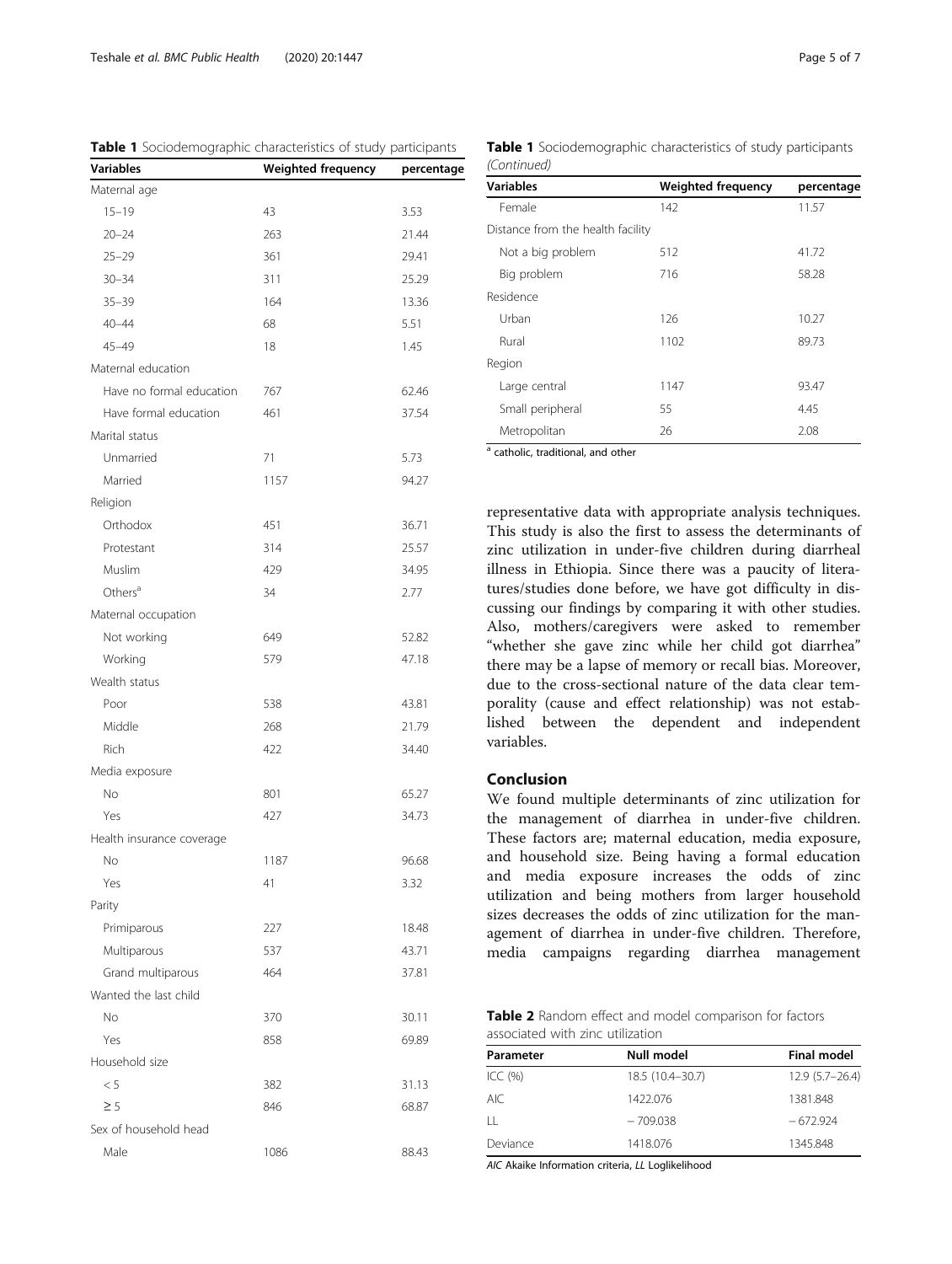| <b>Variables</b>                  | Zinc utilization during Diarrhea |                | Odds Ratio (95% CI)    |                        |  |
|-----------------------------------|----------------------------------|----------------|------------------------|------------------------|--|
|                                   | No                               | Yes            | <b>COR</b>             | <b>AOR</b>             |  |
| Maternal age                      |                                  |                |                        |                        |  |
| $15 - 19$                         | 24                               | 19             | 1.00                   | 1.00                   |  |
| $20 - 24$                         | 167                              | 96             | $1.00(0.48 - 2.08)$    | $1.04(0.48 - 2.22)$    |  |
| $25 - 29$                         | 233                              | 128            | $0.70(0.34 - 1.44)$    | $0.84(0.38 - 1.85)$    |  |
| $30 - 34$                         | 233                              | 78             | $0.54(0.26 - 1.14)$    | $0.80(0.34 - 1.89)$    |  |
| $35 - 39$                         | 100                              | 64             | $0.74$ $(0.34 - 1.59)$ | 1.17 (0.47-2.89)       |  |
| $40 - 44$                         | 50                               | 18             | $0.56(0.22 - 1.43)$    | $0.97(0.33 - 2.78)$    |  |
| $45 - 49$                         | 11                               | $\overline{7}$ | $0.67(0.16 - 2.74)$    | $1.42(0.32 - 6.19)$    |  |
| Maternal education                |                                  |                |                        |                        |  |
| Have no formal education          | 566                              | 201            | 1.00                   | 1.00                   |  |
| Have formal education             | 253                              | 208            | 2.39 (1.79-3.21)       | 1.83 (1.30-2.58) **    |  |
| Media exposure                    |                                  |                |                        |                        |  |
| <b>No</b>                         | 575                              | 226            | 1.00                   | 1.00                   |  |
| Yes                               | 244                              | 183            | $2.06(1.53 - 2.76)$    | 1.46 $(1.04 - 2.04)$ * |  |
| Health insurance coverage         |                                  |                |                        |                        |  |
| No                                | 797                              | 390            | 1.00                   | 1.00                   |  |
| Yes                               | 22                               | 19             | 1.81 (0.83-3.94)       | 1.58 (0.72-3.48)       |  |
| Parity                            |                                  |                |                        |                        |  |
| Primiparous                       | 146                              | 81             | 1.00                   | 1.00                   |  |
| Multiparous                       | 341                              | 196            | $0.75(0.51 - 1.11)$    | 1.30 (0.82-2.04)       |  |
| Grand multiparous                 | 332                              | 132            | $0.52$ (0.35-0.78)     | 1.40 (0.76-2.59)       |  |
| Household size                    |                                  |                |                        |                        |  |
| < 5                               | 234                              | 148            | 1.00                   | 1.00                   |  |
| $\geq$ 5                          | 586                              | 260            | $0.51(0.38 - 0.69)$    | $0.57$ (0.39-0.82) **  |  |
| Distance from the health facility |                                  |                |                        |                        |  |
| Not a big problem                 | 327                              | 185            | 1.70 (1.27-2.27)       | $1.28(0.95 - 1.74)$    |  |
| Big problem                       | 493                              | 223            | 1.00                   | 1.00                   |  |
| Residence                         |                                  |                |                        |                        |  |
| Urban                             | 62                               | 64             | 1.00                   | 1.00                   |  |
| Rural                             | 757                              | 345            | $0.37(0.25 - 0.55)$    | $0.71$ $(0.44 - 1.14)$ |  |
| Region                            |                                  |                |                        |                        |  |
| Large central                     | 770                              | 377            | 1.00                   | 1.00                   |  |
| Small peripheral                  | 34                               | 21             | 1.20 (0.85-1.70)       | 131 (0.92-1.87)        |  |
| Metropolitan                      | 15                               | 11             | 2.02 (1.28-3.19)       | 1.43 (0.88-2.32)       |  |

<span id="page-5-0"></span>

|  | <b>Table 3</b> Factors associated with zinc utilization for management of diarrhea among under-five children. EDHS 2016 |  |  |
|--|-------------------------------------------------------------------------------------------------------------------------|--|--|
|  |                                                                                                                         |  |  |

AOR Adjusted Odds Ratio, COR Crude Odds Ratio,  $* = P < 0.05$ ,  $** = p < 0.01$ 

options could be scaled up to potentially increase zinc utilization. Also, giving special attention to those mothers with no formal education and mothers from large household sizes could increase the utilization of zinc for the management of diarrhea in under-five children.

#### Abbreviations

AOR: Adjusted Odds Ratio; AIC: Akaike Information criteria; CI: Confidence Interval; EDHS: Ethiopian Demographic and Health Survey; DHS: Demographic and Health Survey; GLMM: Generalized Linear Mixed Model; ICC: Intra Class Correlation; LL: Loglikelihood; UNICEF: United Nations Children's Fund; VIF: Variance Inflation Factor; WHO: World Health Organization

#### Acknowledgments

Our deepest gratitude and appreciation go to the measure DHS program for allowing us to use this survey data.

#### Authors' contributions

ABT, GAT initiated the research concept, analyzed the data, presented and interpreted the results, and wrote up the draft manuscript. AML involved in